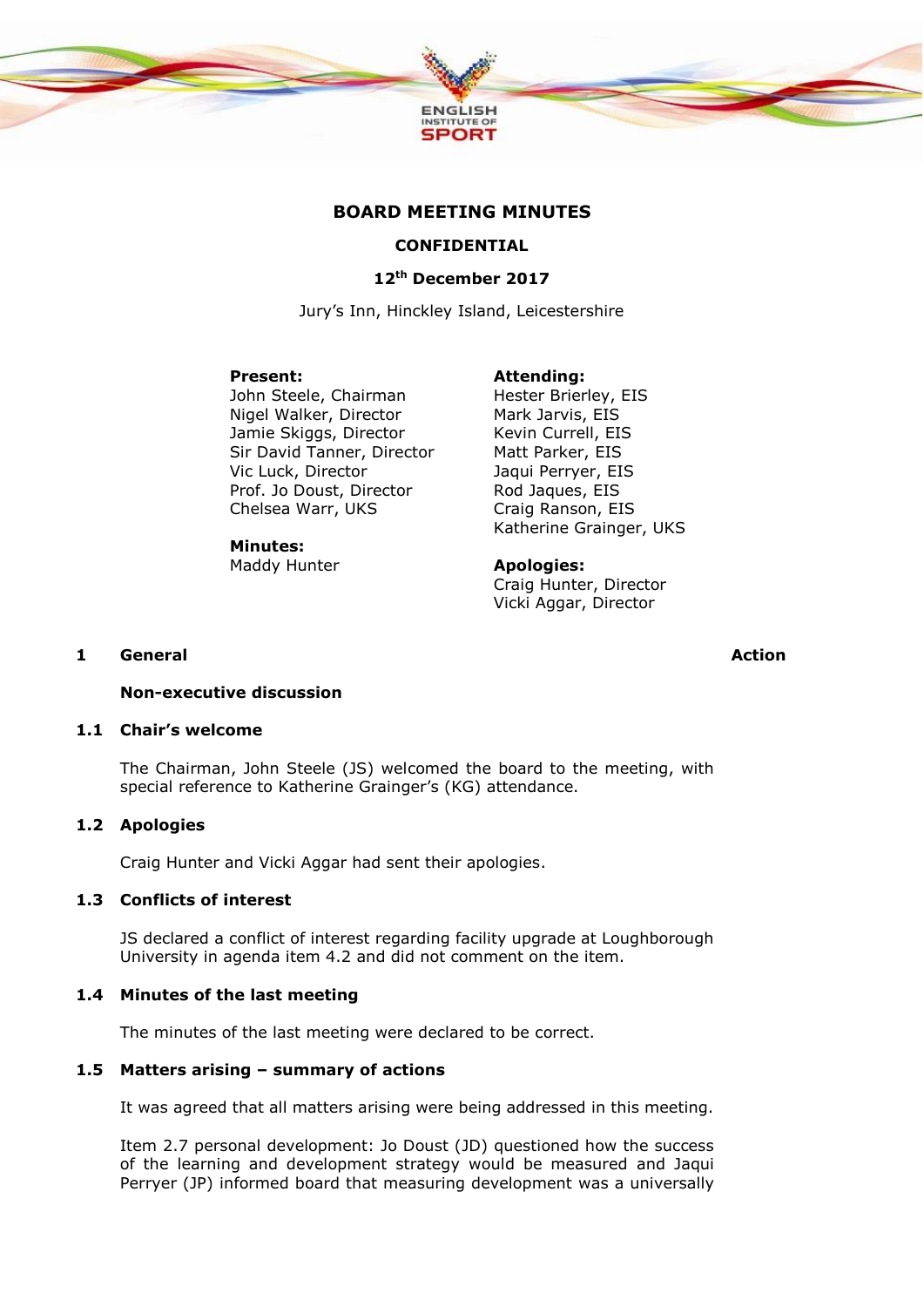

difficult question across all sectors, but assured board that as part of the ongoing people development programmes robust means of measurement will be introduced.

Item 5.4: Nigel Walker (NW) informed board that the Technical Advisory Group would be renamed the 'Science and Ethics Advisory Group' and would be a responsive and dynamic think tank chaired by JD to provide a flexible approach to technical solutions, with a large pool of experts to be called upon. Board approved the changes.

# **1.6 Chair's update**

JS reflected on a high-quality UK Sport world class performance conference and was reassured by the positivity and excitement in the high performance system, despite the presence of significant challenges. JS commented that the EIS shared in these system challenges but had never been in a better place to play its part in providing solutions and make an impact.

JS reported that the Remuneration Committee had met on Friday 8<sup>th</sup> December 2017 and that Vic Luck (VL) had briefed non-executive directors on succession planning in the earlier discussion.

Board discussed horizon scanning and scenario planning post 2020. Chelsea Warr (CW) informed board that UK Sport would begin discussion and decision making in May 2018. It was agreed that an agenda item would be added to the March board meeting and that the main focus of the away day in June would be long term planning for the Paris cycle and beyond.

(Dame) Katherine Grainger informed the board of the three areas which had dominated her time as chair; governance, culture and finance.

CW gave an overview of the culture heath check survey and summarised that there were issues to address but there was no evidence of large scale high-performance system failure. Regarding the EIS Staff Survey results, NW reported that staff were generally positive, for example, 94% of people said they were proud to work for the EIS.

Board discussed mental health, specifically mental health first aid training and Rod Jaques (RJ) outlined the three areas where EIS currently provide support for athletes and a further five areas that could be undertaken in the future.

# **1.7 National Director's report**

As a follow up to the previous Board discussions around talent retention, NW informed the board that Emma Ross and Esme Matthew would be job sharing as Head of Physiology. An example of an increasingly flexible approach and of the organisations commitment to equality and flexibility.

Board discussed the commercial guidelines document. JD commented that the document described the process of commercialising IP rather than the principles behind it. He added that project ethics and rate of return both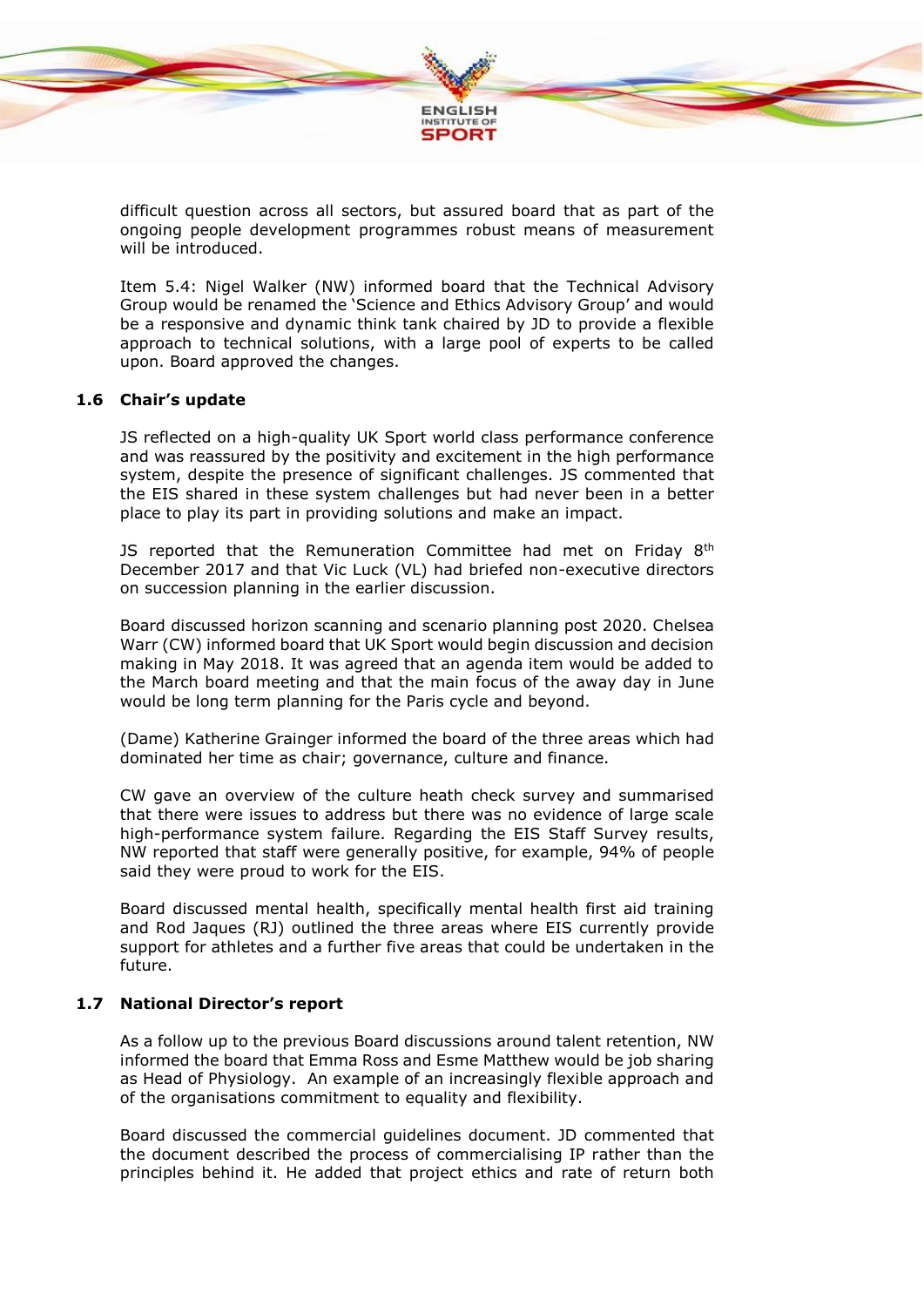

needed to be included in the paper. Board agreed that commercial IPs should not compromise existing work and competitive advantage. The report proposed that commercial IPs valued at less than £500k would not need board approval, but board felt that was amount was too high. Additionally, board felt that the EIS needed to be considered as partners as most projects **Action NW** were collaboratively developed. It was agreed that the paper would be redrafted and brought to the March board meeting.

# **2 Financial**

### **2.1 Financial status**

Jamie Skiggs (JSK) informed the board that the financial commitment made to UK Sport to save £770k would be achieved by year end. The travel and subsistence budget has remained static, but JSK informed board that he would expect to see an impact in 2018 due to the utilisation of the Birmingham meeting room hub.

JSK informed board that the short track speed skating budget was on track and that wheelchair fencing would be going through the UK Sport annual review process for additional funding.

Board discussed the underspend in personnel costs (£600k by year end) and JSK informed board that most of the underspend was due to delays in recruitment. The staffing level was now at budgeted position and so savings in personnel costs were not expected in future years.

# **3 Governance**

#### **3.1 Risk Register**

Board were informed of a mistake in paper 5, p18 – loss of talented and experienced staff had moved to red to amber, not red to green. Risk management was discussed and it was agreed that the register would be fully reviewed after the strategic group discussion in June. There were no current red risks.

#### **3.2 Audit committee report**

The last audit committee meeting took place on  $14<sup>th</sup>$  November 2017 and JSK reported that there were 22 open actions, of which 1 was overdue. The overdue action was expected to be completed shortly pending an action from the BOA.

#### **3.2 Governance code**

JSK confirmed that the EIS met the  $31<sup>st</sup>$  October deadline for compliance with the code. JSK informed board that a quarterly compliance monitoring meeting would take place ensuring that the EIS continues to be compliant.